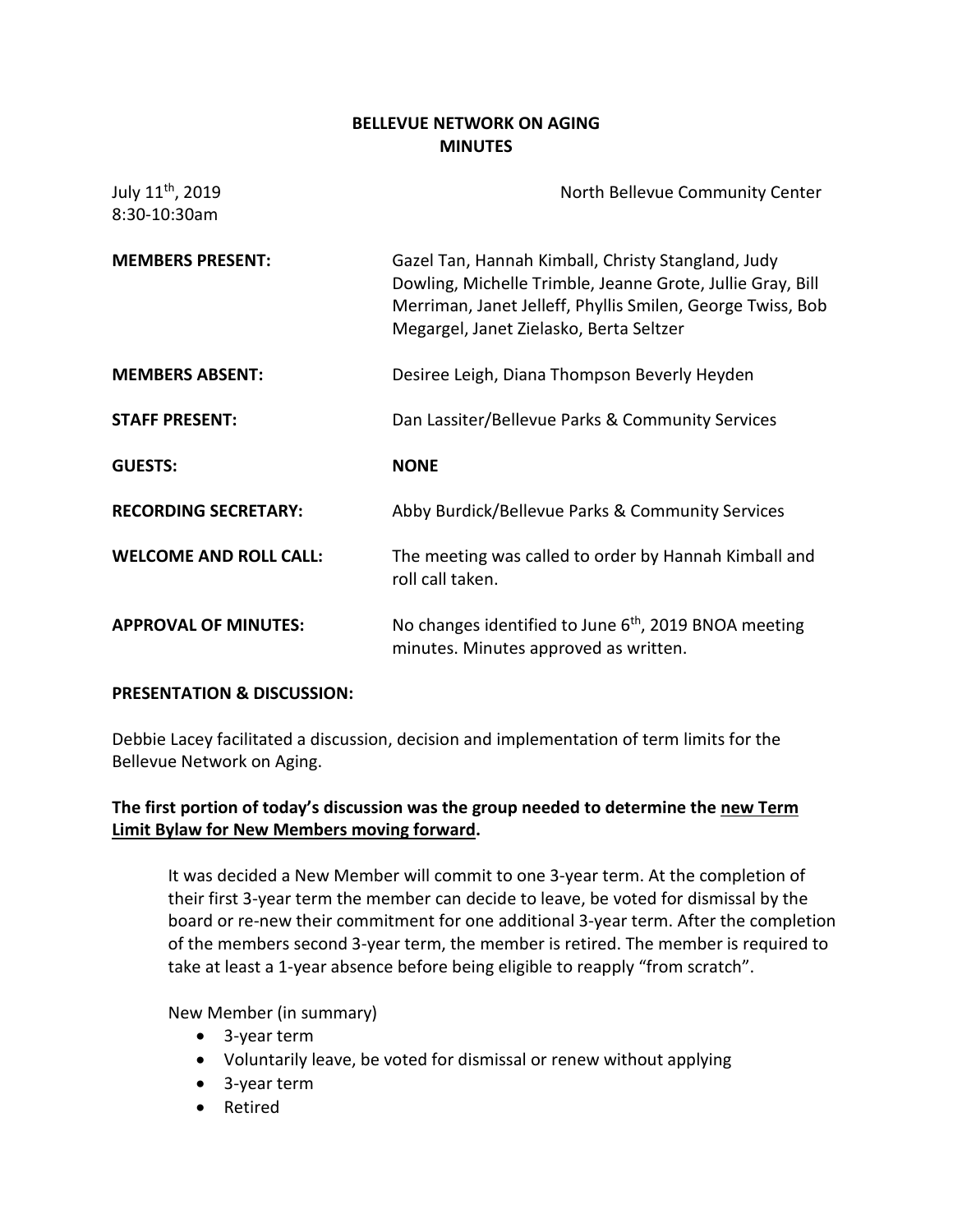- At minimum, a 1-year absence
- Reapply

# **The second portion of today's discussion was the group needed to identify opportunities for engagement after a board member has served and is "retired" from the board.**

It was decided previous members can still attend meetings as a guest, remain on or join other committees and volunteer at outreach events.

# **The third portion of today's discussion was the group needed to determine the best way to transition current board members.**

It was decided that the **members whose terms are expiring at the end of 2019** can at that time decide to leave, be voted for dismissal by the board or re-new for a 2-year term commitment. After the completion of the members 2-year term, they can decide to leave, be voted for dismissal by the board or renew for an additional 3-year term. After the completion of the members second term, the member is retired. The member is required to take at least a 1-year absence before being eligible to reapply "from scratch".

## 2019 Members (in summary)

- Voluntarily leave, be voted for dismissal or renew without applying
- 2-year term
- Voluntarily leave, be voted for dismissal or renew without applying
- 3-year term
- Retired
- At minimum, a 1-year absence
- Reapply

**New members starting in 2020** will follow the new Term Limit Bylaw.

**The members whose terms are expiring at the end of 2020** can at that time decide to leave, be voted for dismissal by the board or re-new for their second 3-year term. After the completion of the members second 3-year term, the member is retired. The member is required to take at least a 1-year absence before being eligible to reapply "from scratch".

2020 Members (in summary)

- Voluntarily leave, be voted for dismissal or renew without applying
- 3-year term
- Retired
- At minimum, a 1-year absence
- Reapply